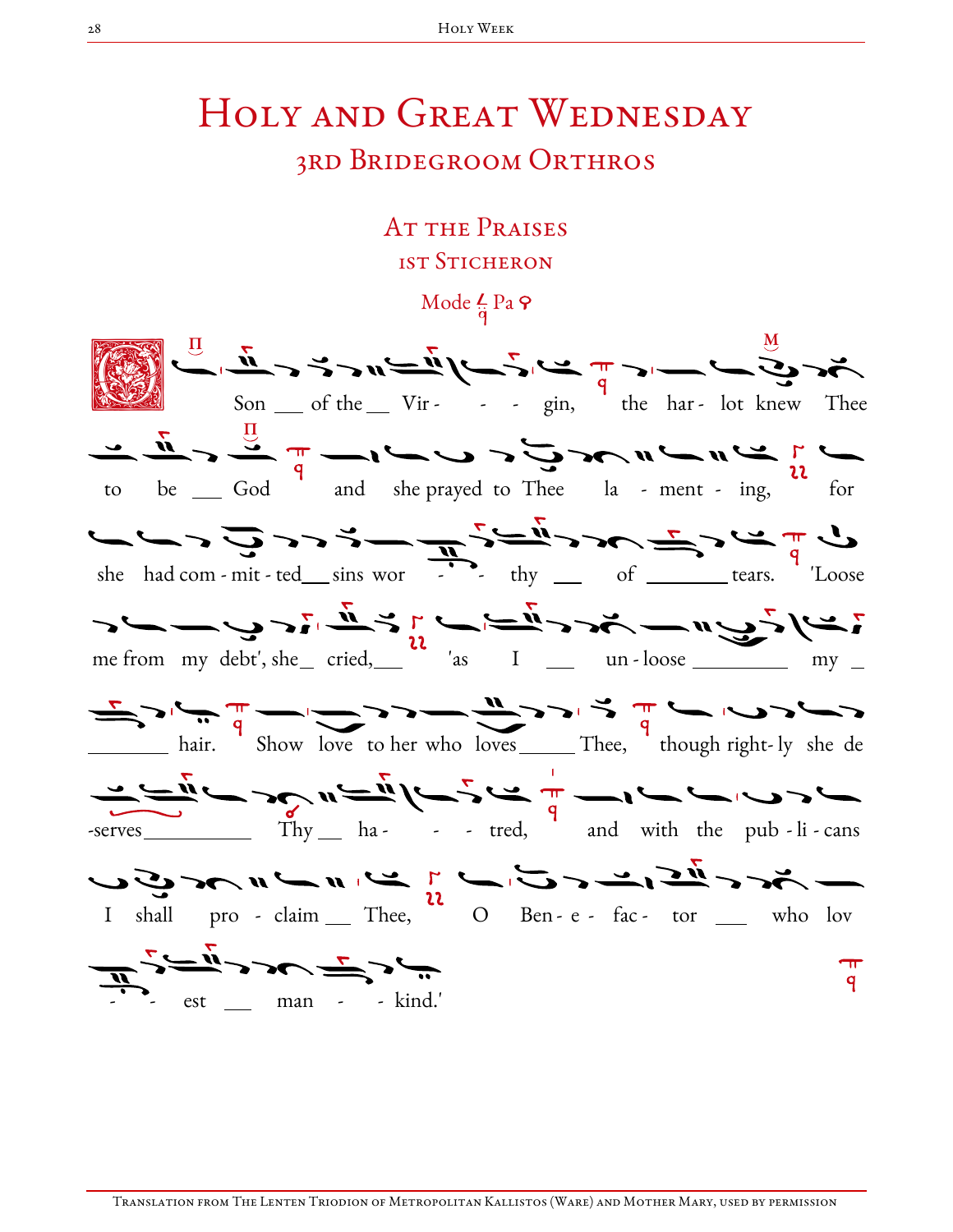#### 2ND STICHERON

Mode  $\frac{L}{\dot{q}}$  Pa  $\varphi$ 

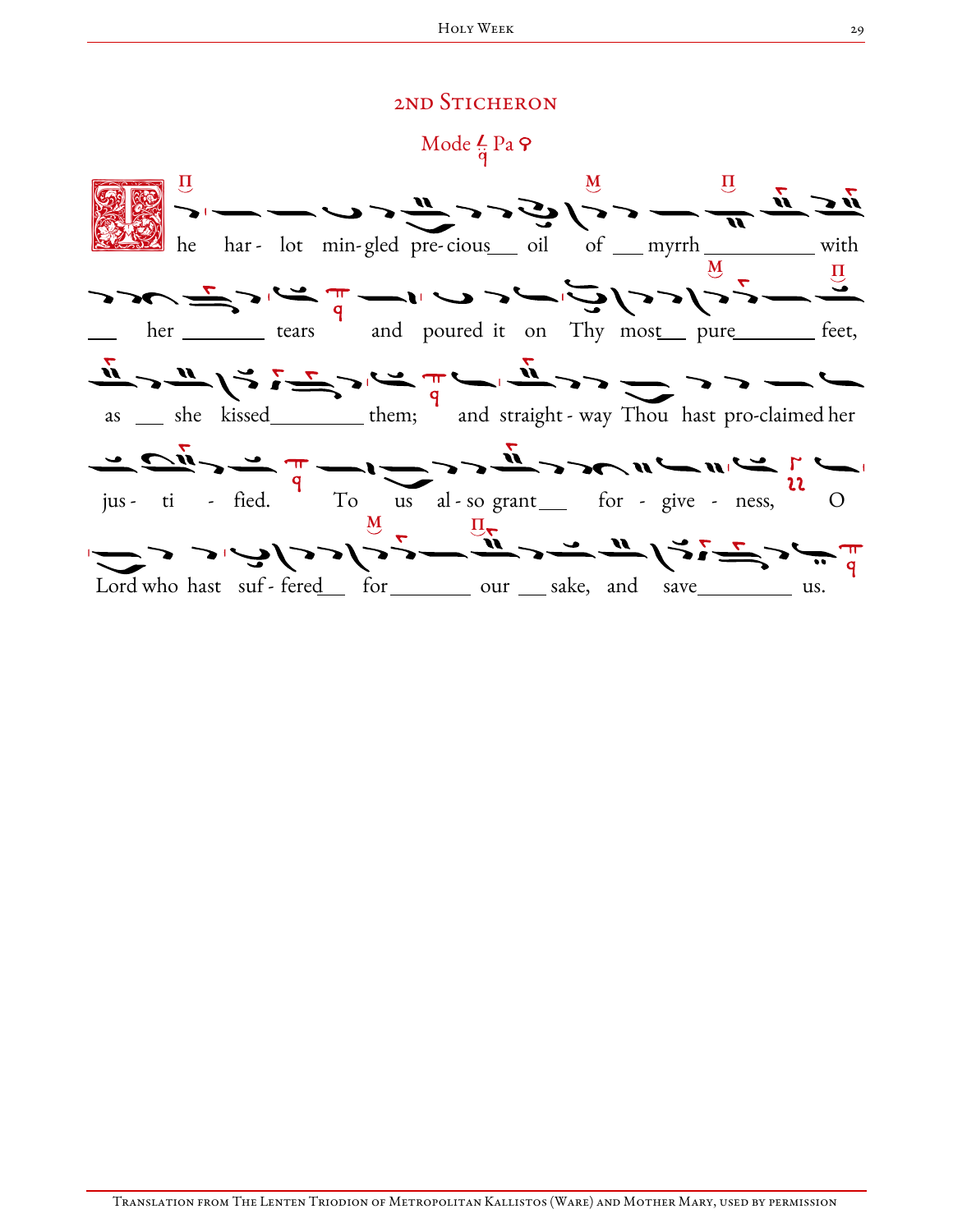#### **3RD STICHERON**

Mode  $\frac{L}{\dot{q}}$  Pa  $\varphi$ 

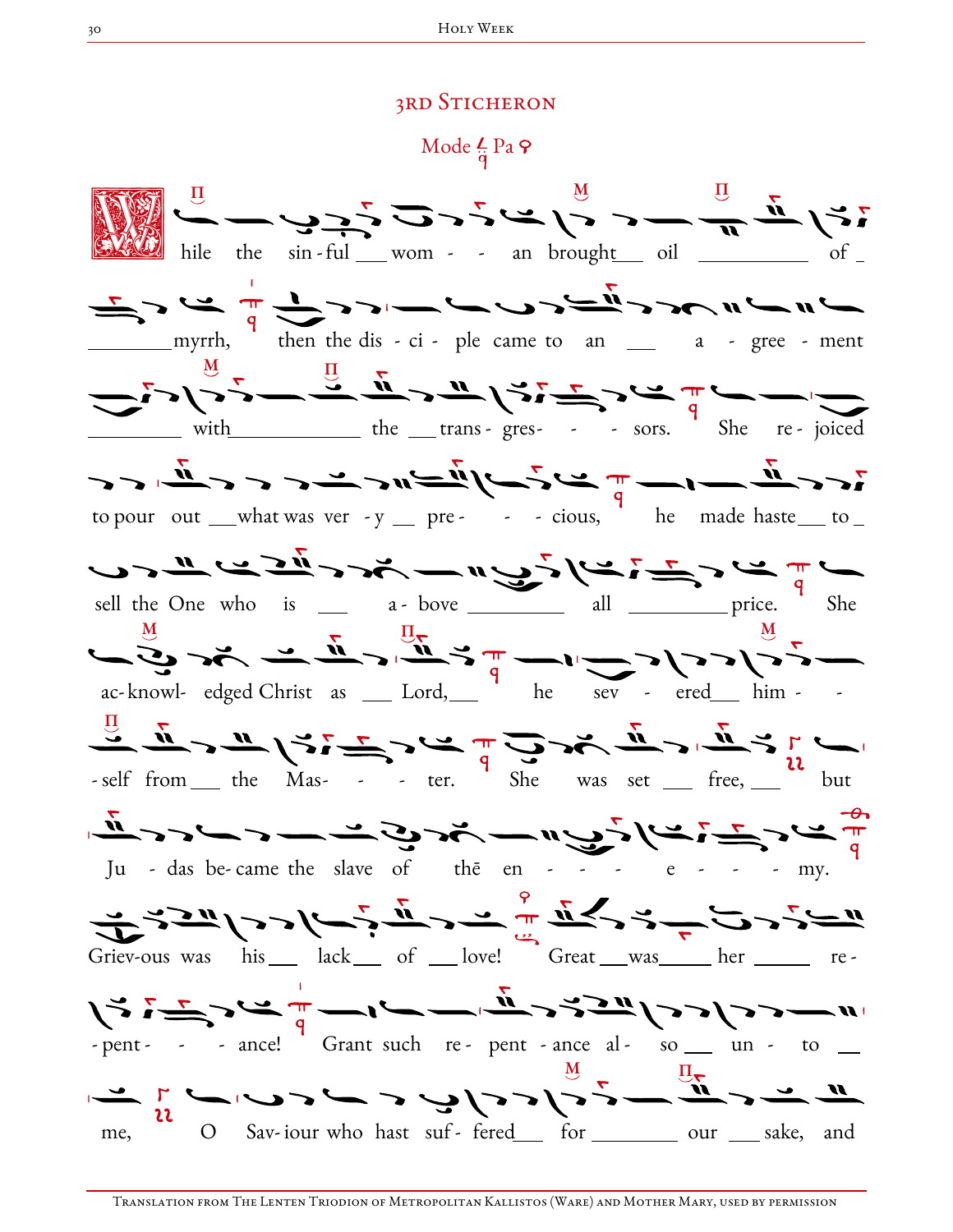

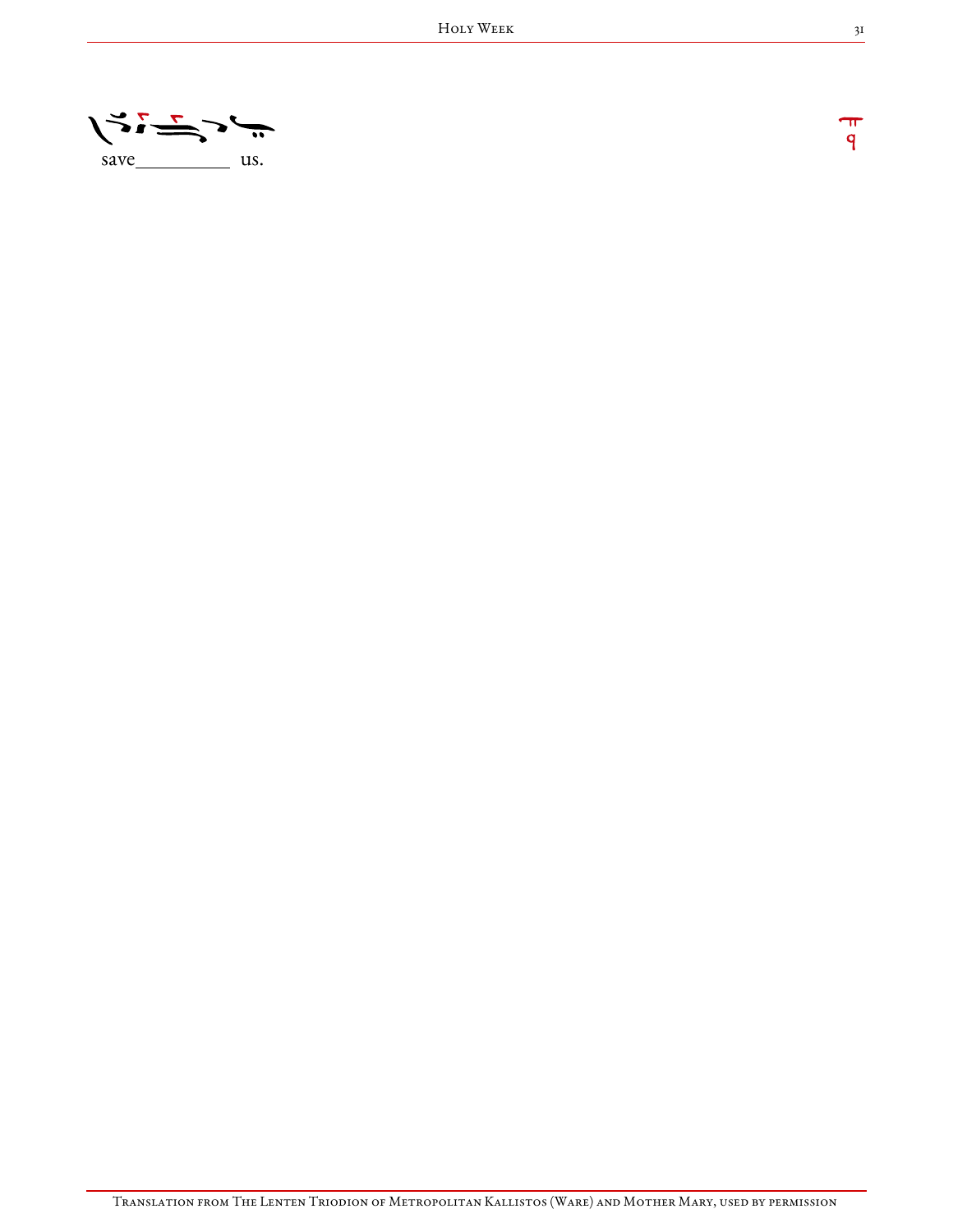#### **4TH STICHERON**

Mode  $\frac{L}{\dot{a}}$  Pa  $\varphi$ 

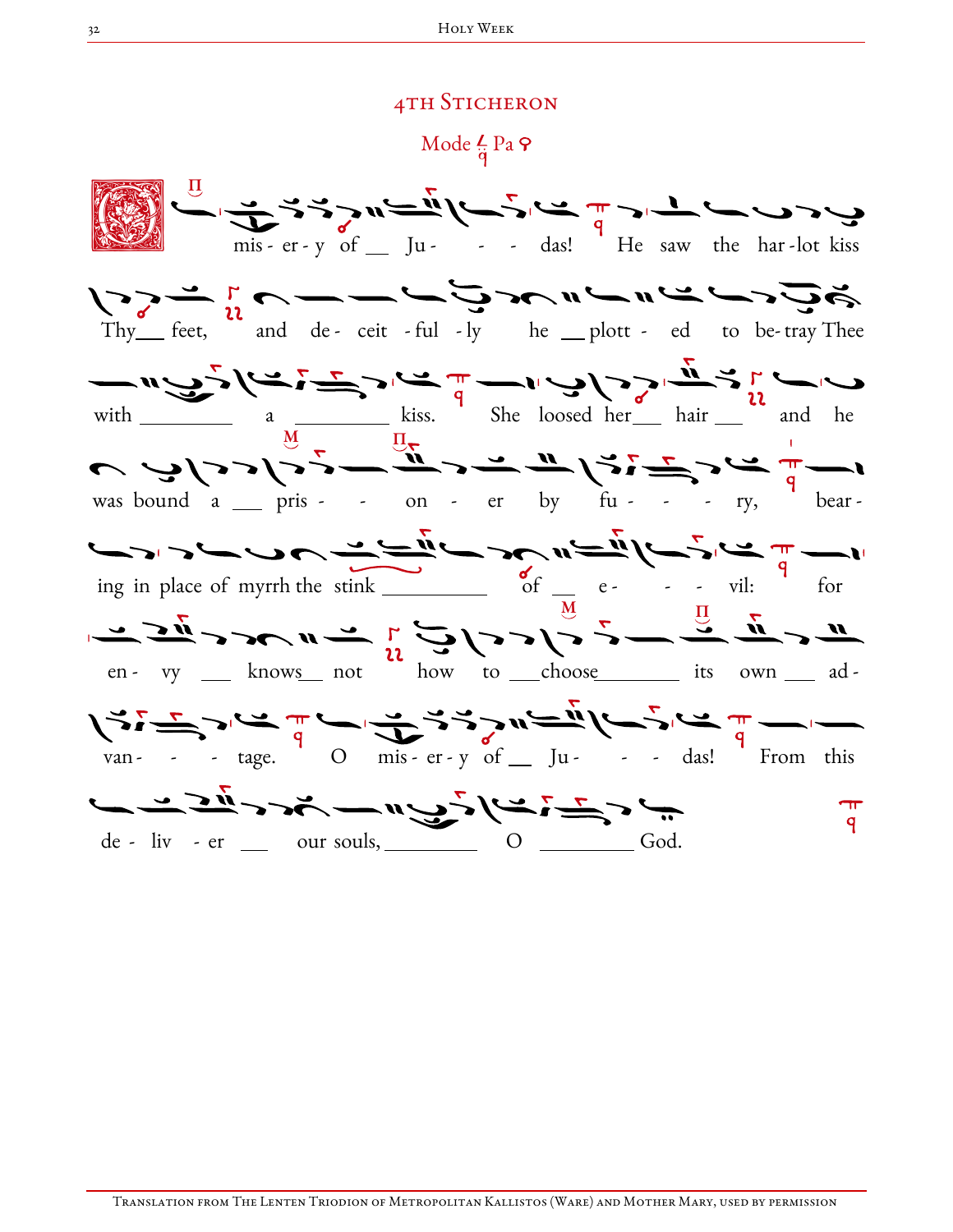#### Doxastikon

 $Mode$   $\overline{m}$  Thi  $\rightarrow$